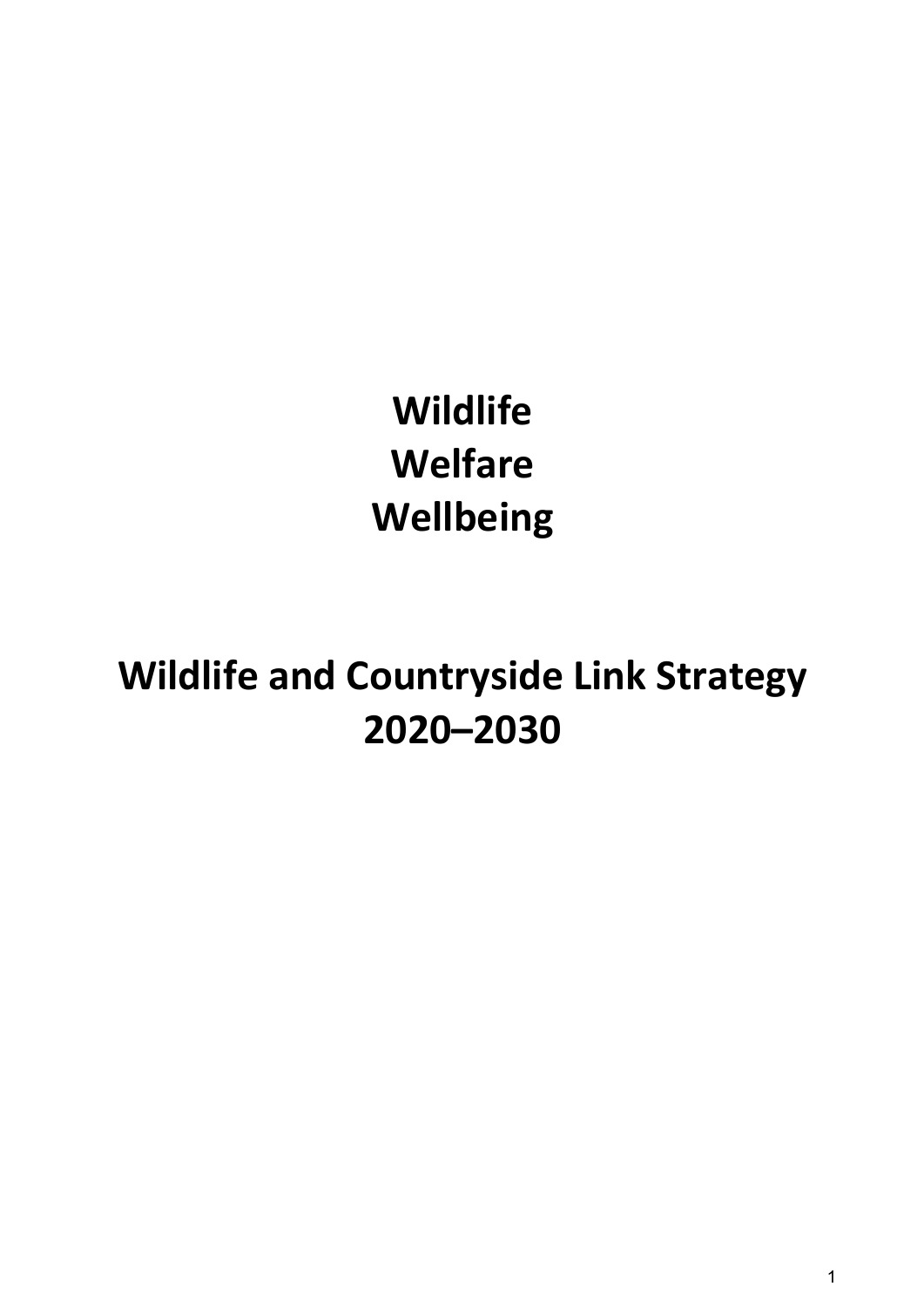In ten years' time, environmental law and policy will look very different.

Whether our statute book has moved forward to a greener future, or turned back toward more destructive ways, will depend on us. We must make the case not just to maintain the laws that defend nature, but also to strengthen regulatory requirements for the restoration of our natural environment.

But while the law is changing, we must also focus on implementation. The years ahead will be vital in adapting a host of new plans and policies to the real world. There are new local tools like Net Gain and Local Nature Recovery Strategies, new national targets and designations, and new international commitments under the Convention on Biological Diversity and other multilateral environmental agreements. All of these will require detailed design work and ongoing scrutiny to ensure that they make a difference in practice.

Great policy, tight coordination, and compelling collective messages are our weapons in the fight to turn around the state of nature, protect and respect animals, and ensure that everyone has equitable access to a healthy natural world.

Wildlife and Countryside Link has been a stalwart of policy excellence, cooperation and communication for four decades now. Link has been at the forefront of many decisive policy debates.

But to make the most of the transformative days ahead, we must redouble and refine our efforts – adding new value to our members' work and offering strategic leadership in the sector to capitalise on the best chances for change.

In the period ahead, we will retain the best of Link's heritage of deliberative, cooperative working, but we will modernise and streamline our work to fit the demands of current political and policy circumstances.

We will aim to work more closely than ever with our partners in Environment Links UK, learning from one another, sharing best practice and ensuring that all four countries take the strongest possible action for our shared natural world.

Let's be ambitious and make Link a place where we can find strength in numbers and confidence to be bolder than any of us could alone.

In this strategy – Wildlife, Welfare, Wellbeing – we set out our priorities for the crucial days ahead.

We look forward to working with friends old and new and, together, creating the policy, unity and clear messages needed to set policy and politics on a more sustainable course.

Richard Benwell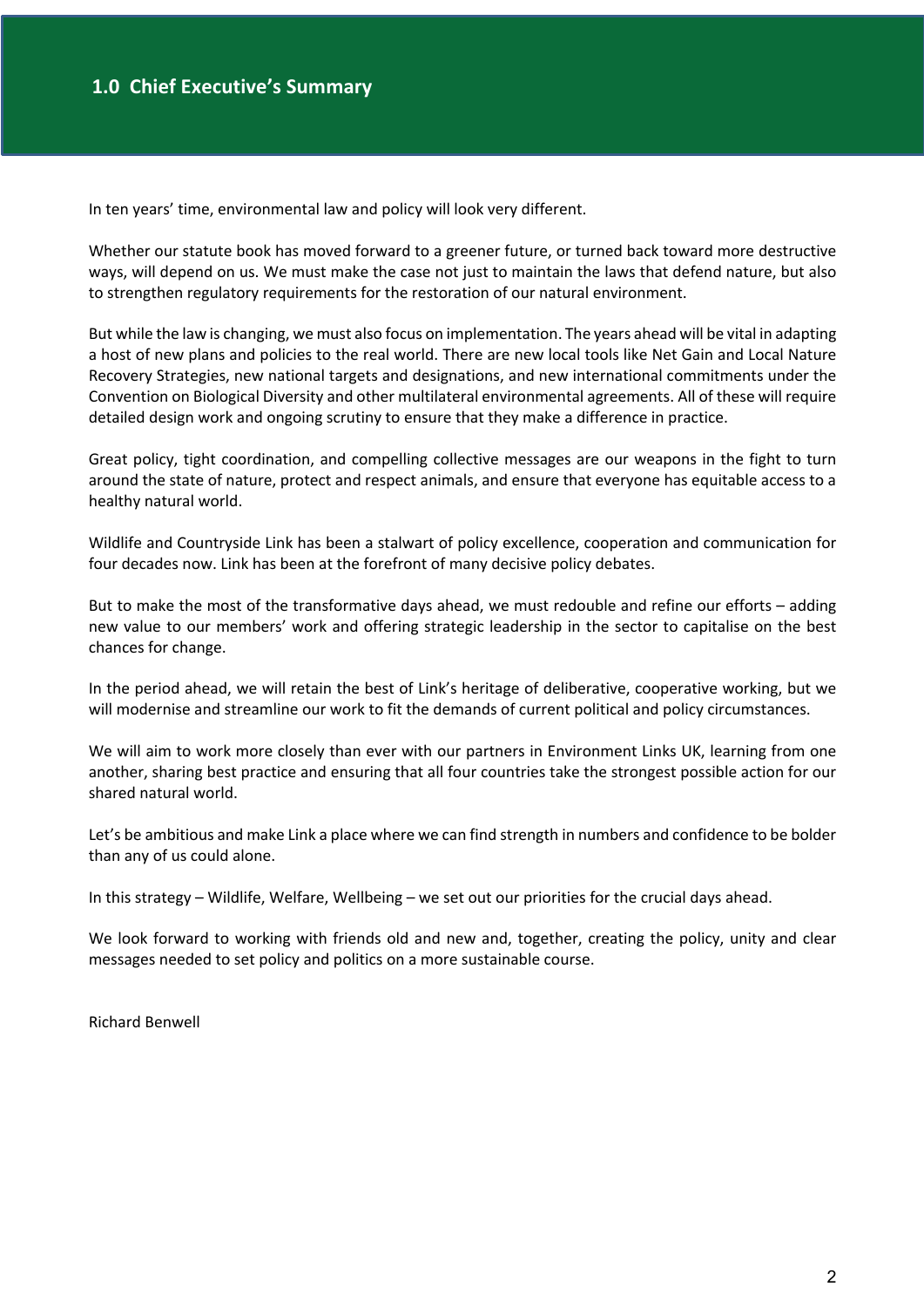| Our goal                         | We will strengthen law, policy and political consensus to contribute to nature's<br>recovery and climate change mitigation and adaptation, better animal welfare,<br>and equitable access to a healthy natural world: wildlife, welfare and wellbeing. |
|----------------------------------|--------------------------------------------------------------------------------------------------------------------------------------------------------------------------------------------------------------------------------------------------------|
| Our ethos                        | We will create a space of unity and ambition, amplifying our members' voices,<br>and allowing each to go further and faster than they could individually.                                                                                              |
| How we will achieve it           | We will be a policy powerhouse for the sector: keeping a broad overview, but<br>targeting a small number of strategic areas where we can generate new, detailed<br>and ambitious policy proposals that will influence policymakers.                    |
|                                  | Our policy groups will forge progressive consensus: aiming for strong, common<br>positions that complement individual members' work.                                                                                                                   |
|                                  | We will be an amplifier for our individual voices: highlighting great work in our<br>membership and lending focus and coherence to our common messages in the<br>press and in political advocacy.                                                      |
|                                  | Our communications will reflect and reinforce members' communications:<br>creating opportunities for members large and small, as well as providing a<br>collective identity in the media and in Westminster.                                           |
|                                  | We will be a strategic hub and institutional touchpoint: providing leadership in<br>agreeing cross-sector strategic direction, supporting our members in<br>Westminster, and acting as a nodal point for working with other groups.                    |
|                                  | Our secretariat will lead and serve: adding value to members' interactions by<br>identifying strategic opportunities, creating alliances and providing professional<br>policy insight.                                                                 |
| What we will look like           | By the end of this strategy period:                                                                                                                                                                                                                    |
|                                  | our coalition will be stronger,                                                                                                                                                                                                                        |
|                                  | our working groups and operational processes will be more dynamic,<br>responsive, and goal-orientated,                                                                                                                                                 |
|                                  | we will have modernised and reinforced our corporate governance and<br>business practices, so that we are a resilient, digital, well-resourced<br>operation.                                                                                           |
| What the world will<br>look like | By the end of this strategy period:                                                                                                                                                                                                                    |
|                                  | we will be able to point to "words on the page" policy changes that<br>would not have taken place without Link;                                                                                                                                        |
|                                  | our influence will have begun to shape the next big policy debates for<br>our natural world at the national level; and                                                                                                                                 |
|                                  | we will follow through to ensure these lead to changes on the ground,<br>ensuring policy victories translate into better practice.                                                                                                                     |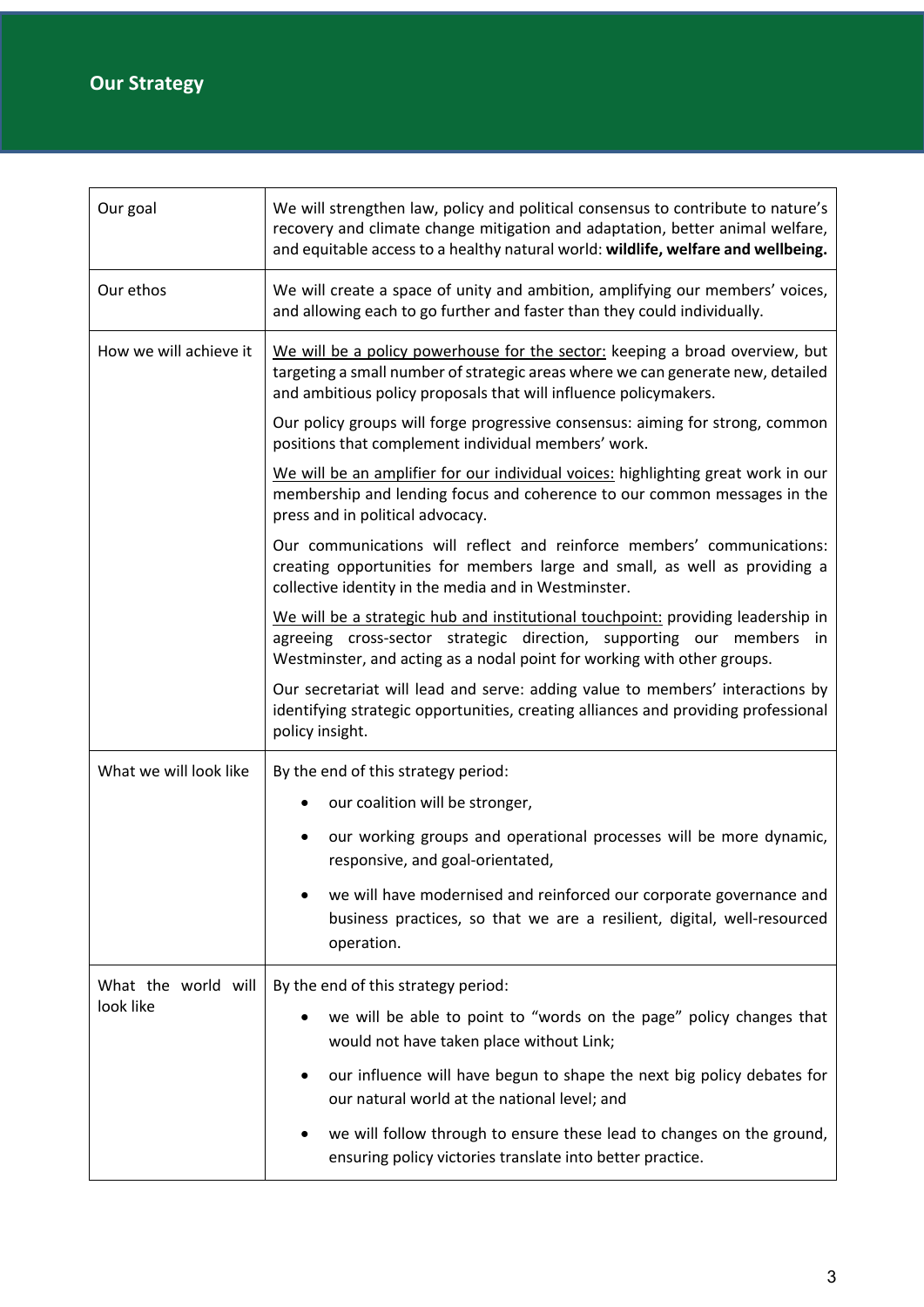Our policy work will focus on protecting and enhancing wildlife and nature, raising standards of animal welfare, and improving people's wellbeing through access to our natural world.

Our policy output will be more than the intellectual sum of our members' contributions.

By creating a space for bold, collaborative thinking, we will generate new, cutting edge policy ideas.

We will match the ambition of our calls to action to the scale of need: nature and the climate are in crisis, animal welfare abuses and wildlife crime continue, and people are suffering from lack of access to a healthy environment. So, we will be objective, science-led and proportionate, but we will be unequivocal in our message that public authorities must take decisive action.

Our greatest resource is our membership and we will aggregate and amplify the policy thinking of members large and small. We will be a leading voice for the environment in Westminster, becoming a powerful influence across government departments approach and facilitating effective knowledge exchange between the sector and decision makers. We will aim to be inclusive and to attract the best people from our members.

Link staff will add value as convenors and as contributors in their own right, drawing on subject-specific knowledge and analytical skills, as well as the benefits of an umbrella view of the policy landscape.

We will keep the current set-up of "standing" working groups under review, with "select", time-limited task and finish groups for particular projects, in line with our strategic goals. When groups have completed their work, they will be disbanded or adapted to focus on new priorities. For example, the *Nature and Wellbeing Strategy Group* is a new Link group, and an evolution of the 25 Year Plan Working Group. The importance of the natural environment to people's health and wellbeing has shot up the public and political agenda as a consequence of the COVID-19 pandemic. It is clearer now than ever before that improving people's connection with a thriving natural world will be critical to the future of nature conservation.

We will continue to be responsive, routinely responding to consultations and inquiries on behalf of our members. While no single organisation can cover every policy area, we will aim to keep a broad coverage of policy across our main interest areas. In some areas, we will take a light touch, helping to share the detailed work of individual organisations with the most expertise, adding the value of collective strength. In other areas, we will take more of a lead in galvanising and shaping policy ideas to add to our shared understanding, based on input and expertise from working groups and always grounded and owned by the membership.

We will complement our responsive policy capacity with a small number of policy priorities: targeted, longer-term, objective-based projects that either seek to influence a significant "known" decision point (such as legislative change) or seek to create our own narrative and advocacy moment—coming together when we need to as a movement in joint campaigns to raise an opportunity or raise the alarm. These projects may be led by standing groups or dedicated task and finished groups. We will determine these priorities in consultation with our members via the working groups, in line with the broad strategic goals set out in this strategy.

The exact mix of responsive and proactive work will shift with the ebb and flow of political risks and opportunities. As we have with our successful State of Nature campaign, at times we will dial up our agenda-setting work. In other circumstances, we will prioritise short-term urgent work, as we did to secure the Green Recovery Challenge Fund with our compendium of projects and State of the Sector work when the Covid-19 crisis struck. At all times, though, we will ensure that we carve out enough time for agenda-setting work.

In this way, Link will continue to be a backbone of policy thinking in the sector, routinely covering a wide range of issues, but we will also begin to shape the policy narrative and public debate in the longer-term.

We will measure our success by the visibility of Link proposals in Government policy and in statute, delivering real change for wellbeing, welfare and wildlife.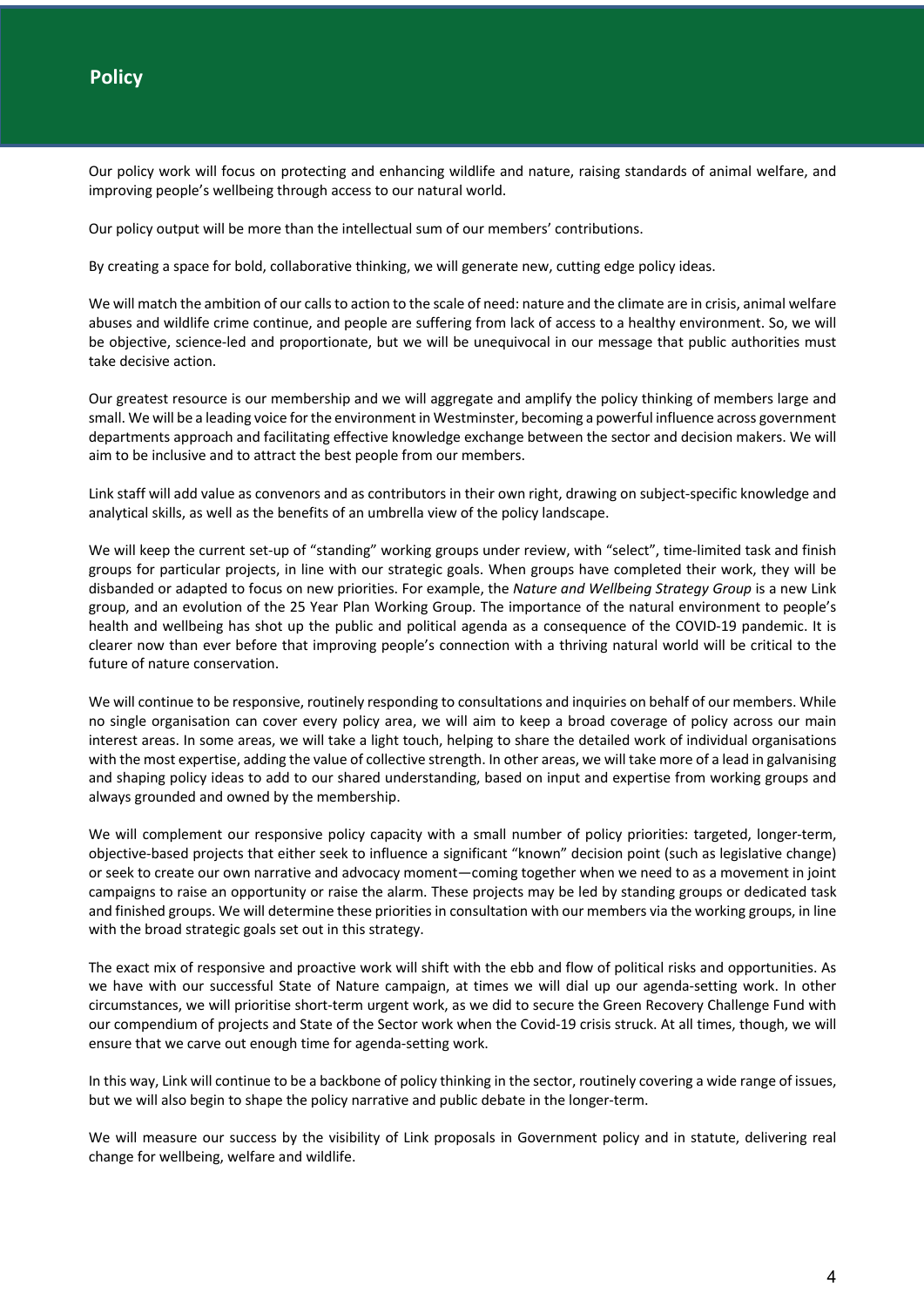Link's work is extremely broad and part of our strength lies in our ability to maintain a wide policy portfolio across the animal welfare, health and wellbeing and wildlife focus areas. This helps us to support the sector in achieving a wide coverage of law and policy for the environment and animals.

In setting our objectives, we must remain responsive to emerging opportunities and risks in a highly changeable political environment. However, as we aim to shape environmental politics and to capitalise on current trends, we will pursue the following high-level objectives.

**The five core outcomes we hope to achieve in the next ten years are:**

- 1. **Secure the law, policy and funding needed to reverse nature's decline by 2030: land, sea and freshwater.**
- 2. **Ensure the scale of nature-based solutions and carbon removals is significantly increased alongside, not instead of, reduction of industrial emissions to meet climate change mitigation and adaptation targets.**
- 3. **Improve legal and practical protection for the conservation and welfare of animals** and ensure the Government uses its influence to secure improvements to animal welfare internationally**.**
- 4. **Boost wellbeing with laws to support equitable access to a thriving natural environment for everyone.**
- 5. **Support the environment movement to become measurably more diverse, inclusive and representative of society.**

Our core indicators of progress in in the next 18 months are successfully securing:

- A. **A binding target in law for nature's recovery** in England by 2030, on land and at sea, backed by more detailed targets for water, air, waste, habitats and species *(contributing to core outcomes 1 and 2)*.
- B. **Planning reforms focused on nature's recovery**, including: (1) staving off any weakening of the Habitats Regulations, Wildlife and Countryside Act, and the Town and Country Planning Act; and (2) ensuring that 30x30 is interpreted in line with the Lawton Principles, making more space for nature's recovery. *(contributing to core outcome 1)*
- C. **Standards in law to ensure everyone has access to a thriving green and blue spaces,** urban, rural, coastal and freshwater, in new and established communities *(contributing to core outcomes 1 and 4)*.
- D. **Standards for emerging markets for nature-based carbon removals (including offsets)** to ensure they are robust and do not lead to harm or provide a fig leaf for ongoing industrial emissions *(contributing to core outcome 2)*.
- E. **A commitment to effective management of the marine environment**, ensuring that nature can recover alongside marine renewables, sustainable fisheries and other offshore activities, with 30% of English seas fully or highly protected *(contributing to core outcome 1 and 2)*.
- F. **Strong regulation and payments support regenerative farming, animal welfare and large-scale habitat creation, restoration or rewilding**, with a strong new baseline and pervasive and dissuasive enforcement *(contributing to core outcomes 1, 2 and 3)*.
- G. **A robust Animal Sentience Committee is established in law**, free to cover all areas of Government policy, and that decapods and cephalopods are recognised as sentient alongside vertebrates *(contributing to core outcome 3)*.
- H. **A roadmap for improving ethnic diversity in the environment sector**, with specific and measurable milestones for large and small organisations to improve their diversity (*contributing to core outcome 5*).

These are not exhaustive lists of Link's policy goals, and we will continue to set strategic objectives for working groups as a way to structure and target our policy and advocacy work, ensuring that individual policy goals can be linked back to and guided by our overarching priorities wherever possible.

We will continue to monitor the effectiveness of our day-to-day worth through indicators including: citations by Parliamentarians; references by Select Committees; briefings sought and delivered; our reach and impact in media and social media; and, ultimately, the changes to regulation and policy for which we advocate

The decade ahead will be focused on delivery of global and national goals for nature's recovery, following a period of prolific policy and legislative action, so we will ensure that we play an active role in monitoring implementation and in holding government to account for real world delivery of these plans.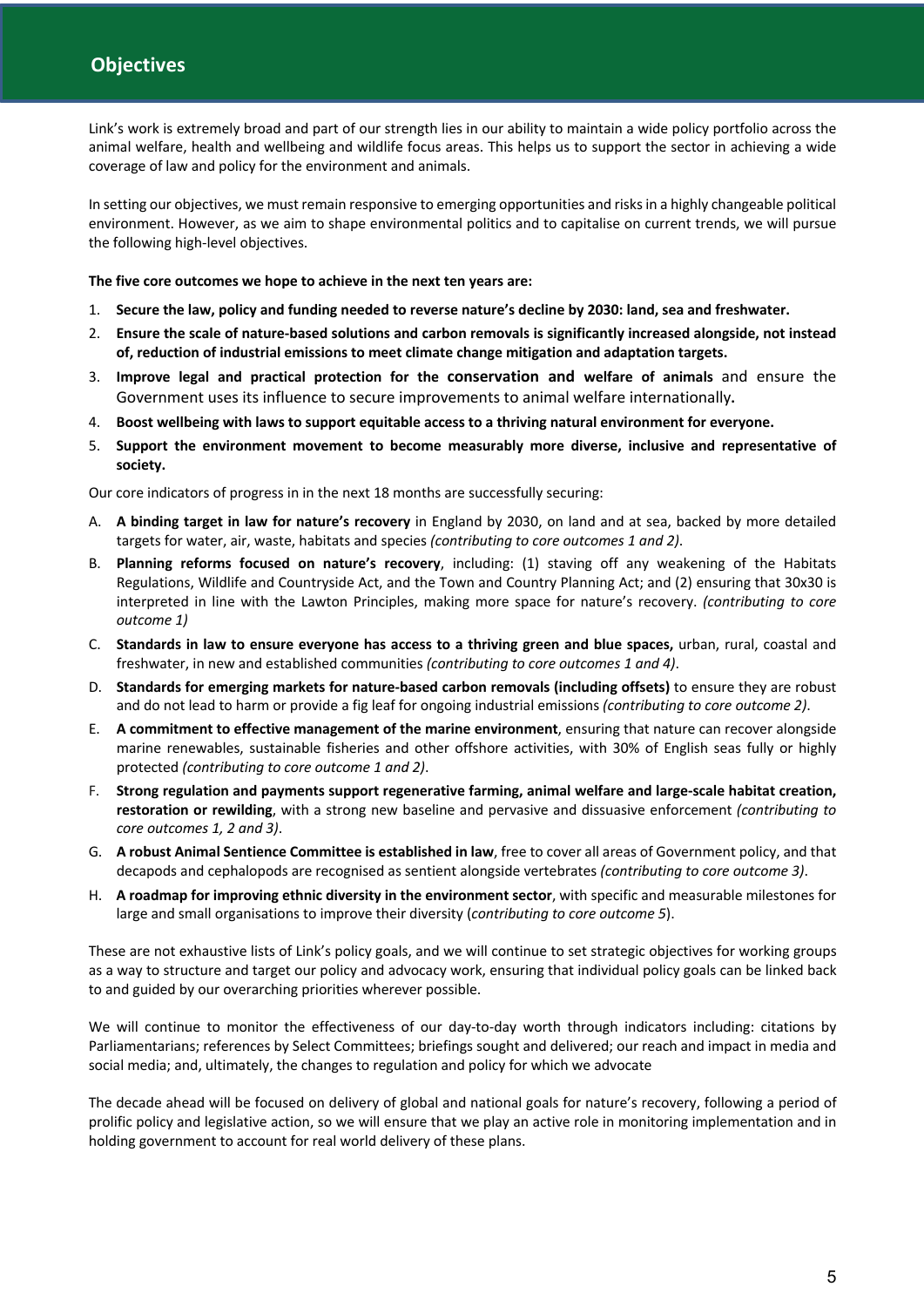Our communications will amplify the collective voice of our members.

In our public communications, our tone will be simple, challenging and objective.

In our advocacy, we will play to our strengths of simple clear and compelling articulation of complex policy arguments. Evidence and evidence-based policy will be front and centre of our work. We will build Link's reputation amongst parliamentarians as an authoritative source of high quality environmental policy proposals and analysis.

In our membership communications and meetings, we will facilitate efficient knowledge exchange and convene stakeholders from within and beyond Link's membership with one another and with decisionmakers.

We will increase our use of tried and tested policy communications, leading on the publication of policy reports and advocacy events in our target policy areas. These reports and events will give voice to the latest policy thinking developed by our membership. They will help to create a unified voice for the sector, as well as giving more prominence to the individual voices of members large and small.

We will create richer, more newsworthy content to embellish and enhance our policy work by integrating communications planning in our long-term policy programme and by undertaking original research to underscore our policy proposals, led by the insights and input of Working Groups and evidence gaps they have identified.

We will add to these traditional communications by building on our effective online and social media work. Our blog and social media feeds will adopt a collective voice and provide a shared channel for our members, sharing their content and providing original content based on coalition views. In combination with policy briefings for civil servants and parliamentarians, these communications channels will be fast-moving and responsive.

We will measure our success by the prominence of Link-inspired messages in the media, in civil society and in Government rhetoric and responses.